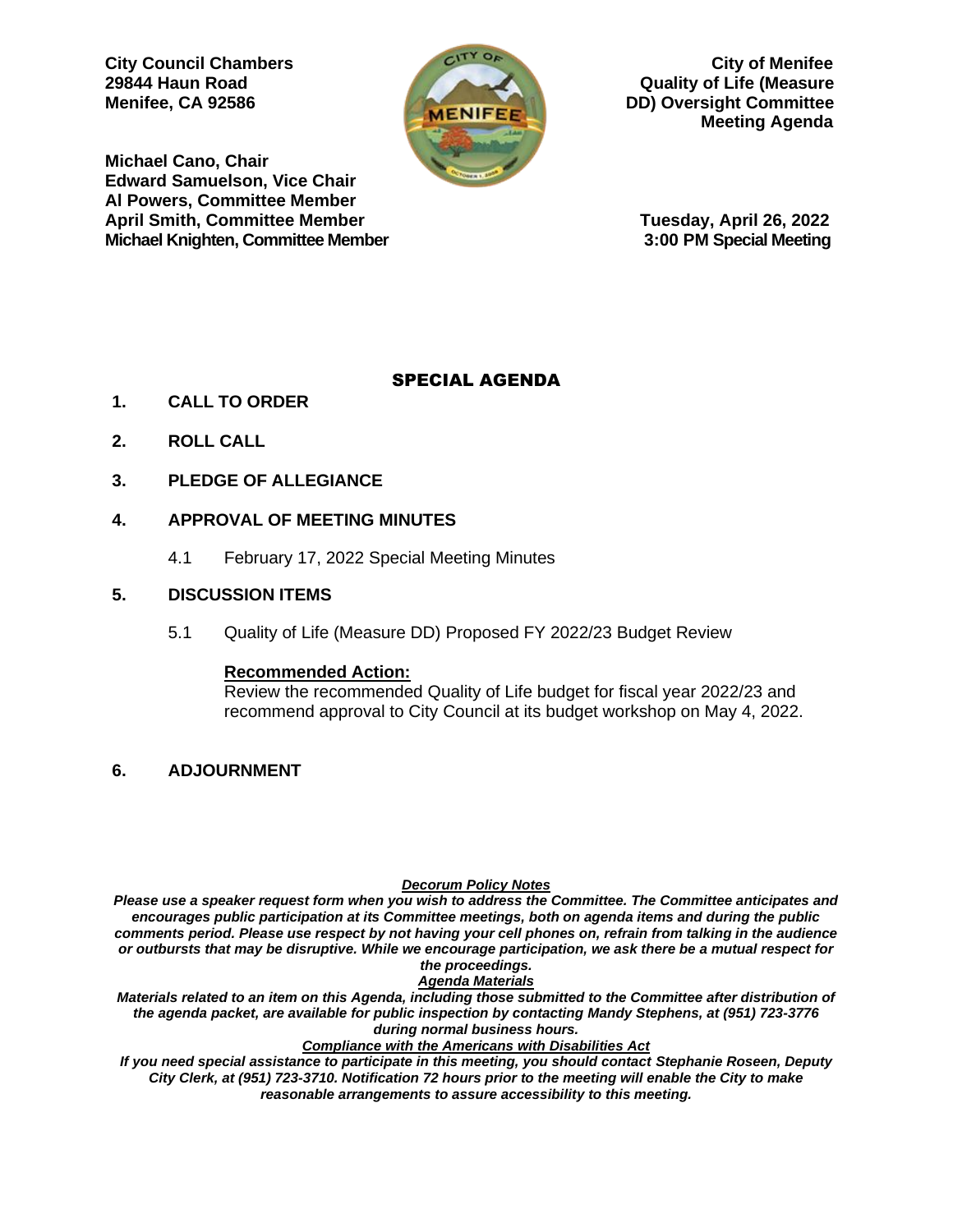**City Hall Council Chambers 29844 Haun Road Menifee, CA 92586** 

**Michael Cano, Chair Edward Samuelson, Vice Chair Al Powers, Committee Member April Smith, Committee Member Thursday, February 17, 2022 Vacant, Committee Member 2:00 PM Special Meeting**



**City of Menifee Quality of Life (Measure DD) Oversight Committee Meeting Minutes**

### **Minutes**

### **1. CALL TO ORDER**

Chair Michael Cano called the meeting to order at 2:01 p.m.

## **2. ROLL CALL**

**Present:** Al Powers, April Smith, Edward Samuelson, and Michael Cano. **Absent:** None

## **3. PLEDGE OF ALLEGIANCE**

Committee Member Powers led the flag salute.

### **4. APPROVAL OF MEETING MINUTES**

4.1 December 9, 2021 Special Meeting Minutes

The minutes were approved 4-0.

### **5. DISCUSSION ITEMS**

5.1 Receive an update on Capital Improvement Projects and Status (No report attached).

Public Works Director Nick Fidler presented the Capital Improvement Program update. Committee member Powers asked how the status of completed projects is presented to the residents, other than on the website. Mr. Fidler said there are weekly updates on multiple outlets including Newsflash, Nextdoor and Twitter. Principal Engineer Carlos Geronimo added that there are quarterly updates in the Menifee Matters publication.

5.2 Quality of Life (Measure DD) Mid-Year Budget Update

Deputy Finance Director Wendy Preece presented the mid-year adjusted budget and Assistant City Manager Rochelle Clayton presented the proposed expenditures. Police Captain Karrer explained the vehicle and equipment requests in detail.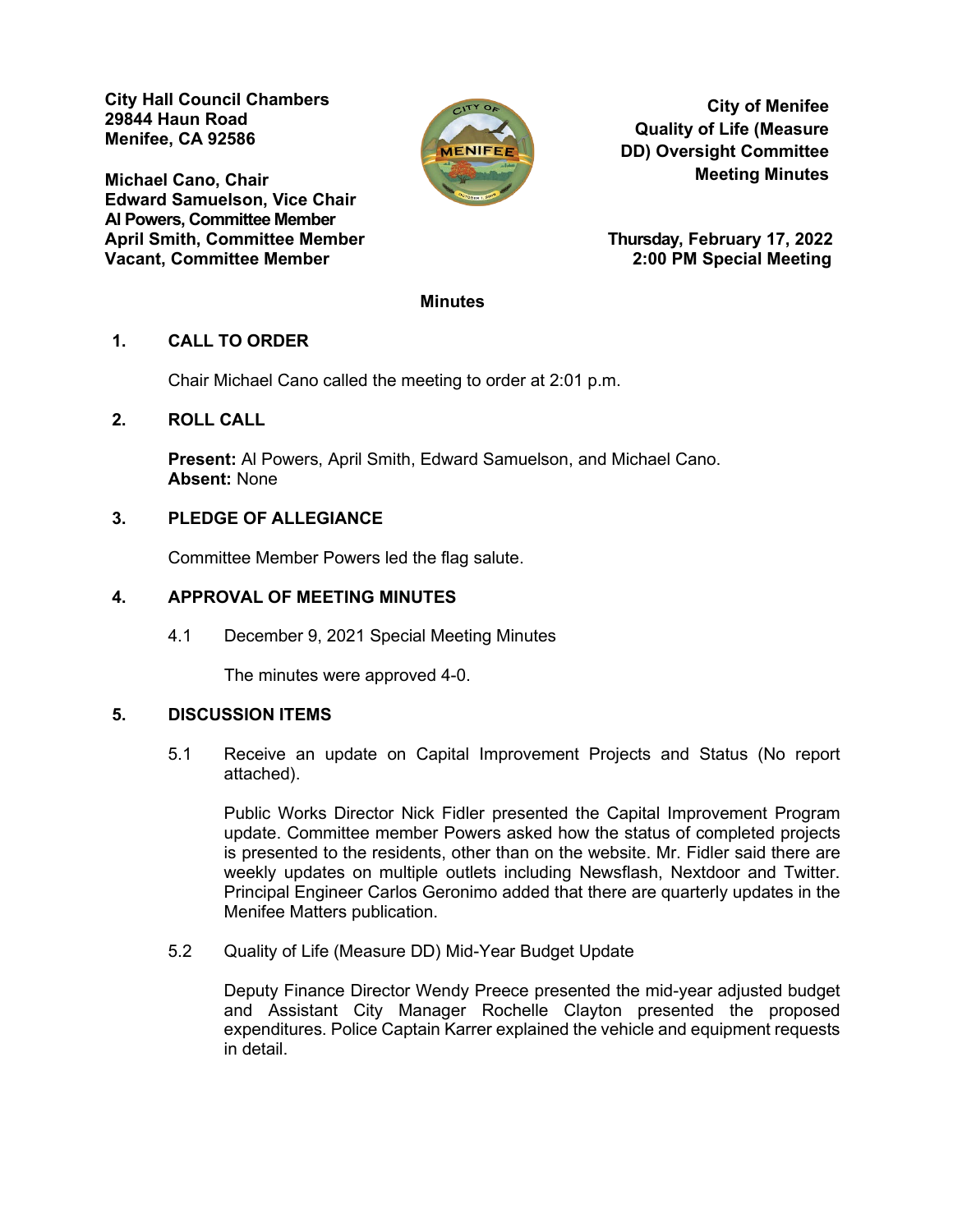Chair Cano asked if there is a plan to extend the lease for any of the buildings and Ms. Clayton explained that the City is looking at various options, including a new city hall facility to include the police department and possibly purchasing a building based on feasibility and financing.

Committee member Powers asked about the status of the Bank of America building. Ms. Clayton said the building had been purchased but is not currently occupied.

Committee member Powers asked how many police officers should be employed for Menifee's population of 105 thousand residents. Police Chief Pat Walsh said it would depend on the number of calls for service received. He gave the example of the City of Murrieta who have a population of 133 thousand residents, and they have 103 sworn police positions. Menifee Police Department currently has 77 sworn positions, and the optimal amount would be 90-100 sworn positions.

## **ACTION**

Reviewed the recommended mid-year Budget Adjustments and recommended approval to the City Council at its meeting on March 2, 2022.

| <b>MOVER:</b>              | Ed Samuelson |
|----------------------------|--------------|
| <b>SECONDER: Al Powers</b> |              |

| AYES:          | Smith, Powers, Samuelson, Cano |
|----------------|--------------------------------|
| <b>NAYS:</b>   | <b>None</b>                    |
| <b>ABSENT:</b> | <b>None</b>                    |

### **6. ADJOURNMENT**

Committee Chair Cano adjourned the meeting at 2:41 p.m.

 $\mathcal{L}=\frac{1}{2}\sum_{i=1}^{n} \frac{1}{2} \sum_{i=1}^{n} \frac{1}{2} \sum_{i=1}^{n} \frac{1}{2} \sum_{i=1}^{n} \frac{1}{2} \sum_{i=1}^{n} \frac{1}{2} \sum_{i=1}^{n} \frac{1}{2} \sum_{i=1}^{n} \frac{1}{2} \sum_{i=1}^{n} \frac{1}{2} \sum_{i=1}^{n} \frac{1}{2} \sum_{i=1}^{n} \frac{1}{2} \sum_{i=1}^{n} \frac{1}{2} \sum_{i=1}^{n} \frac{1}{2} \sum_{i$ Mandy Stephens, Executive Assistant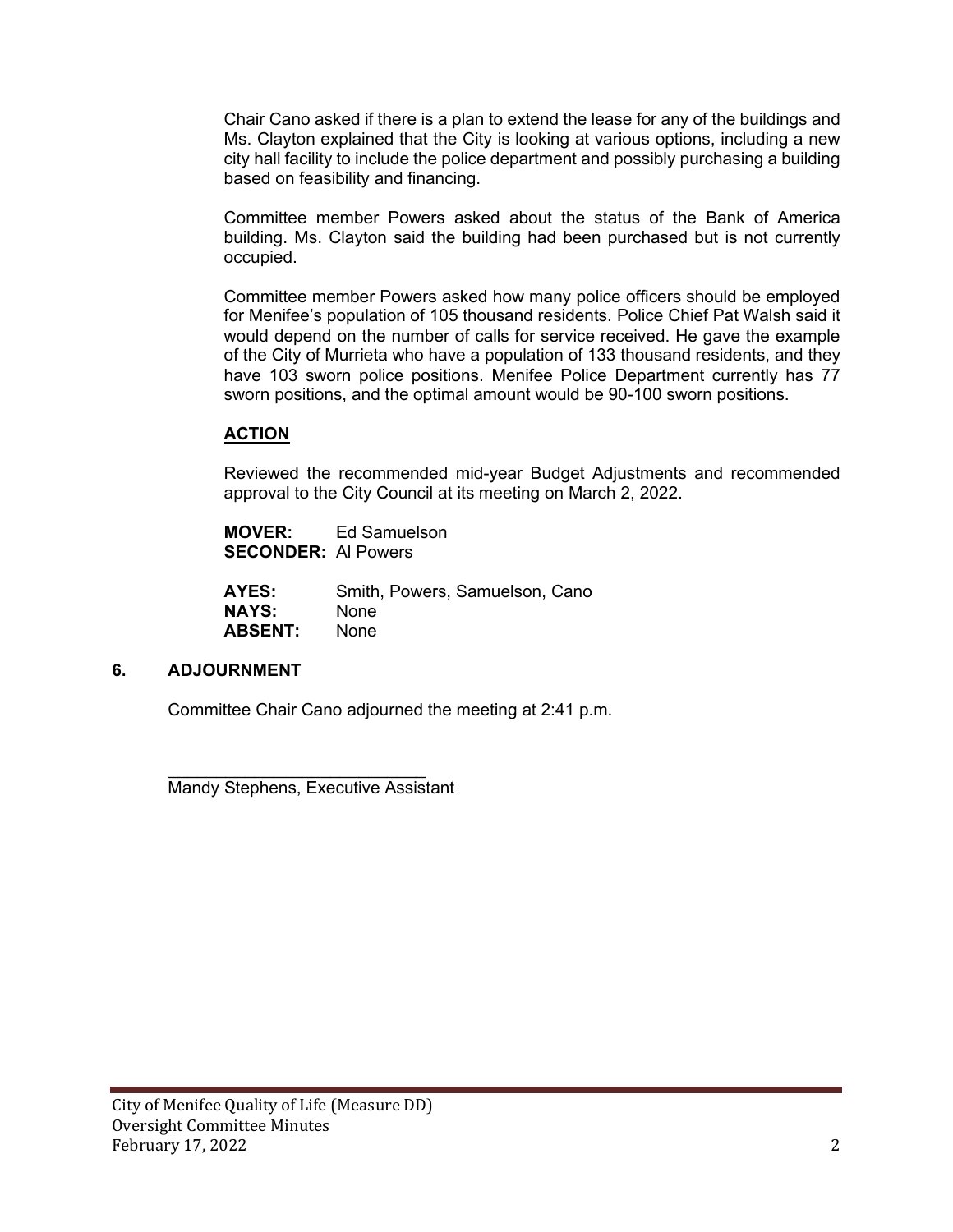# **CITY OF MENIFEE**

| <b>SUBJECT:</b>      | Quality of Life (Measure DD) Proposed FY 2022/23<br><b>Budget Review</b> |
|----------------------|--------------------------------------------------------------------------|
| <b>MEETING DATE:</b> | April 26, 2022                                                           |
| TO:                  | Quality of Life Measure (DD) Oversight Committee                         |
| <b>PREPARED BY:</b>  | Wendy Preece, Deputy Finance Director                                    |
| <b>REVIEWED BY:</b>  | Regina Funderburk, Chief Financial Officer                               |
| <b>APPROVED BY:</b>  | Rochelle Clayton, Assistant City Manager                                 |
|                      |                                                                          |

## **RECOMMENDED ACTION**

Review the recommended Quality of Life budget for fiscal year 2022/23 and recommend approval to City Council at its budget workshop on May 4, 2022.

**------------------------------------------------------------------------------------------------------------**

## **BACKGROUND**

The Measure DD Oversight Committee is the newest committee established in February of 2017, after the voters approved a one percent sales tax, Measure DD, in the 2016 general municipal election. The committee is now referred to as Quality of Life Measure (DD).

The Quality of Life Measure (DD) Oversight Committee was established to serve as an advisory body to the City Council and review and monitor the appropriation of sales tax proceeds from Measure DD. Resolution 20-982 amended Resolution No. 17-593, which established the Measure DD Oversight Committee, and updated the Committee guidelines to align with all other Committee guidelines, and is attached for reference.

## **DISCUSSION**

The proposed FY 2022/23 Quality of Life budget is indicated below in **Table 1**. The proposal includes Code Enforcement, CalFire, and Menifee Police Services. Included in **Table 2** is an update on the current Capital Infrastructure projects. The services included address the three core services promised to the voters in November 2016.

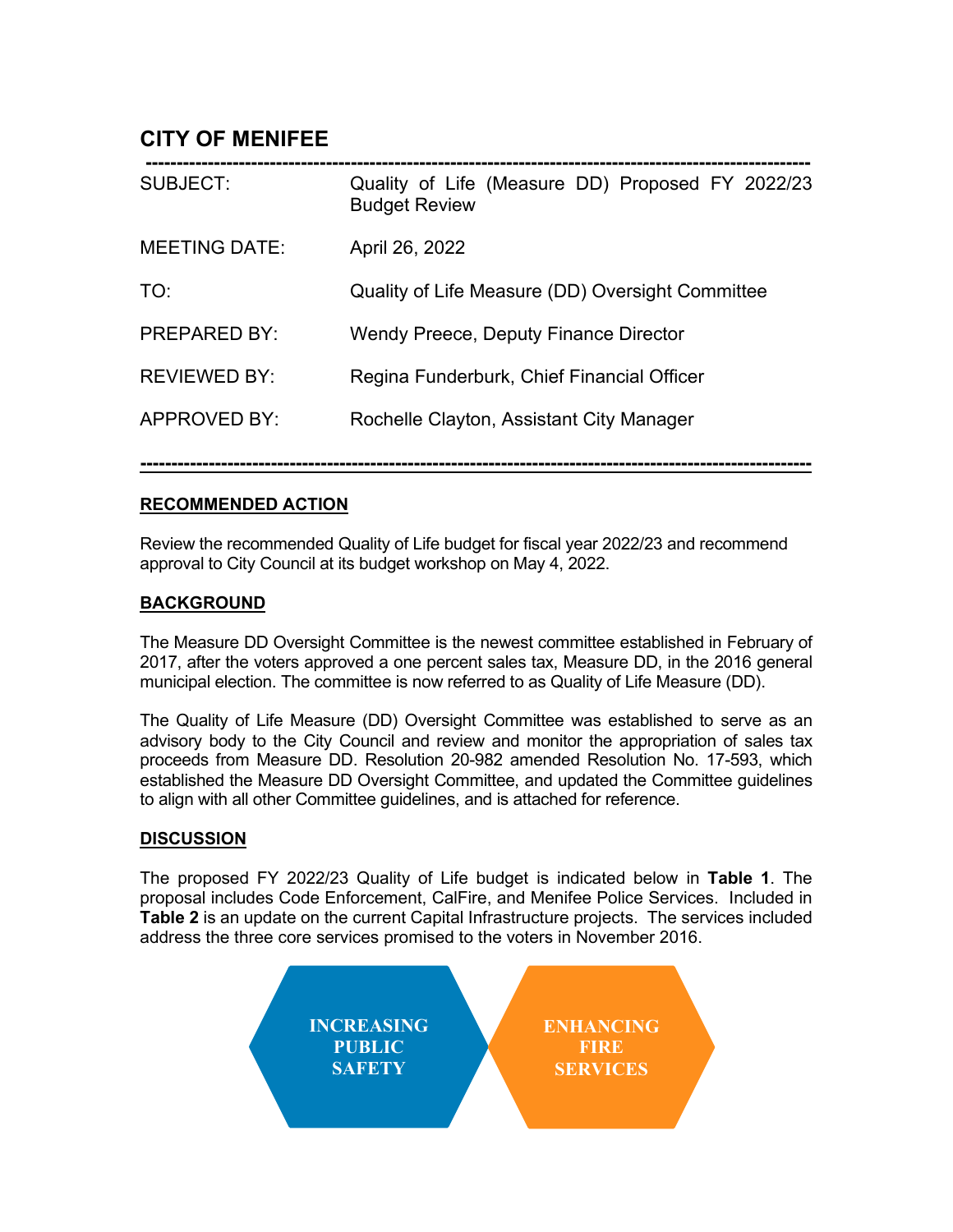|                                                 | <b>IMPROVING</b><br><b>INFRASTRUCTURE</b> |
|-------------------------------------------------|-------------------------------------------|
| Table 1.<br><b>Quality of Life (Measure DD)</b> |                                           |
| FY 2022/23 Proposed Budget                      |                                           |
| <b>Estimated FY 2022/2023 Revenues:</b>         | \$18,126,000                              |
| Proposed FY 2022/2023 Expenditures:             |                                           |
| <b>Code Enforcement</b>                         | \$<br>387,807                             |
| <b>CalFire</b>                                  | 10,371,976                                |
| <b>Menifee Police Department</b>                | 7,366,217                                 |
| Total Proposed FY 2022/2023 Expenditures:       | \$18,126,000                              |

Proposed FY 2022/2023 Budget Surplus/(Deficit): \$ -

There is no capital project funding requested in the new FY 2022/23 proposed Quality of Life budget as there is over \$9 million in the current fiscal year (FY 2021/22)for project funding. Below is a summary update of the ongoing projects with the remaining available budget and the status of each project.

**------------------------------------------------------------------------------------------------------------**

## **Table 2.**

*(Continued on next page.)*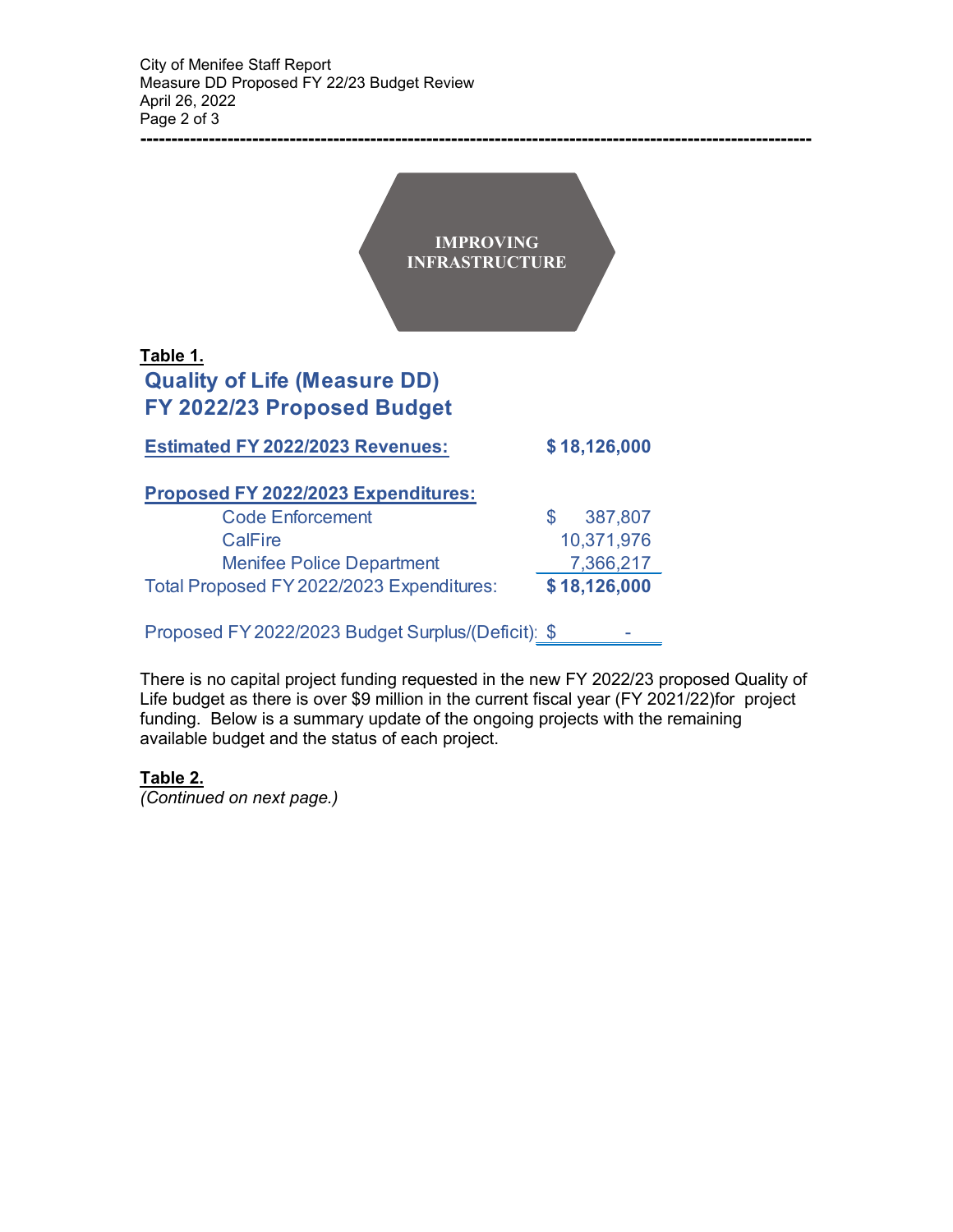City of Menifee Staff Report Measure DD Proposed FY 22/23 Budget Review April 26, 2022 Page 3 of 3

## **Quality of Life (Measure DD) FY 2021/22 Capital Project Update**

| <b>Project Description</b>                    | <b>Balance</b>  | <b>Status</b>                                    |
|-----------------------------------------------|-----------------|--------------------------------------------------|
| <b>Bradley Road Bridge</b>                    | \$<br>744,383   | Plans @ 90%, Estimated start February 2024       |
| <b>Holland Road Overpass</b>                  | 3,655,414       | Plans @ 100%, Estimated start September 2022     |
| <b>Menifee Police Headquarters</b>            | 640,000         | Transfer out \$300k to TS project, \$100k to PMP |
| <b>HSIP Cycle 9 Median Grant</b>              | 55,379          | <b>Project Completed</b>                         |
| Fire Station #68 Remodel                      | 370,000         | Plans @ 100%, Estimated start July 2022          |
| <b>New Quail Valley Fire Station</b>          | 3,453,433       | Plans @ 95%, Estimated start August 2022         |
| <b>Hillpointe Community Resurfacing</b>       | 17,370          | <b>Project Completed</b>                         |
| McCall Blvd PMP - Encanto to Antelope         | 29,888          | <b>Project Completed</b>                         |
| <b>Premier Community Resurfacing</b>          | 68,200          | <b>Project Completed</b>                         |
| Rancho LaVita Community Resurfacing           | 103,711         | <b>Project Completed</b>                         |
| <b>Peacock Community Resurfacing</b>          | 93,062          | <b>Construction Underway</b>                     |
| Menifee Road Resurfacing - Holland to Newport | 135,098         | Plans @ 30%, Estimated start August 2022         |
| Normandy Road Pedestrian Improvements         | 216,100         | Plans @ 95%, Estimated start June 2022           |
| <b>Romoland Grid Resurfacing</b>              | 105,187         | Plans @ 35%, Estimated start September 2022      |
| <b>Bldg/Land Purchase Sun City Blvd</b>       | 230,137         | <b>Purchase Under Review</b>                     |
|                                               | \$<br>9,917,362 |                                                  |

**------------------------------------------------------------------------------------------------------------**

## **FISCAL IMPACT**

The proposed fiscal impact is \$18,126,000, which is equivalent to the projected revenues for Fiscal Year 2022/23 and presents a balanced budget. If the Quality of Life Committee recommends approval to the City Council of the FY 2022/23 Quality of Life Proposed Budget, and the City Council adopts the recommended budget, the budget will be posted into the City's financial system and used as a guide for FY 2022/23 City operations.

## **ATTACHMENTS**

Resolution 20-982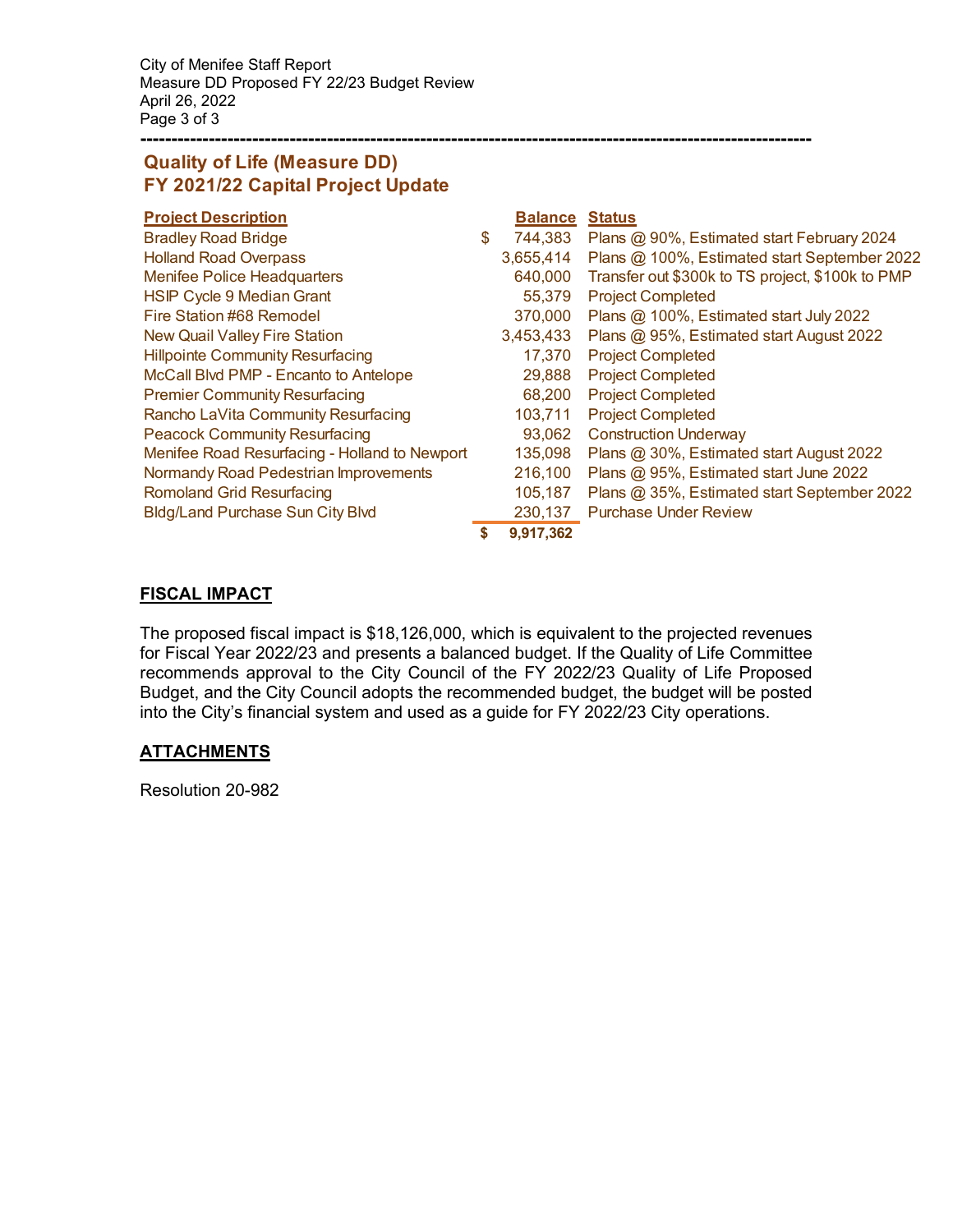#### **RESOLUTION NO. 20-982**

### **A RESOLUTION OF THE CITY COUNCIL OF THE CITY OF MENIFEE, CALIFORNIA, REPLACING RESOLUTION NO. 17-593, UPDATING THE MEASURE DD OVERSIGHT COMMITTEE GUIDELINES**

**WHEREAS**, City committees have a primary role to encourage increased public input and citizen participation; and

**WHEREAS**, the City Council recognizes Committee and Commission Members to be a valuable resource when given the opportunity to plan and implement projects to meet real community needs; and

**WHEREAS**, on February 1, 2017 the City Council adopted Resolution No. 17-593; establishing the Measure DD Oversight Committee; and

**WHEREAS**, there is a need to update the Measure DD Committee Guidelines, standardizing all Committee guidelines; and

**WHEREAS**, commencing January 2021, following each regular municipal election and per the Maddy Act requirements, the Mayor and Councilmembers shall make their Committee appointments.

### **NOW, THEREFORE**, **THE CITY COUNCIL OF THE CITY OF MENIFEE, CALIFORNIA, DOES HEREBY RESOLVE, DETERMINE AND ORDER AS FOLLOWS:**

**Section 1. Committee Composition** The composition of the Measure DD Oversight Committee shall consist of five members; four members appointed by each Councilmember from their respective district and one appointed at-large, by the Mayor. At the time of his or her appointment, and during his or her tenure of office, each Committee Member shall reside within the City of Menifee and in the district of the Councilmember that has appointed them.

**Section 2. Committee Purpose** To promote public service and community involvement, with, for and by residents, to review, monitor, and oversee the appropriation of sales tax proceeds and previous expenditures from Measure DD and to make recommendations to the City Council that the proposed use of sales tax proceeds from Measure DD is consistent with the purpose of Measure DD.

**Section 3. Committee Appointment** At the first City Council meeting following each regular municipal election, commencing January 2021, the Mayor and Councilmembers shall appoint their Committee Members as required by the Maddy Act with the benefit of recommendations made through City staff liaisons. Committee Members shall serve until their successor is appointed and qualifies. In the case of an unexpected vacancy, the appointing Councilmember or Mayor shall appoint a new Committee Member at the next available Council Meeting following the application process.

**Section 4. Committee Rules and Procedures** That the Oversight Committee shall comply with the Ralph M. Brown Act, other applicable local and state laws and regulations, this Resolution and City Council Policy No. 1 (Rules of Decorum) and the Oversight Committee guidelines as outlined in "Exhibit A".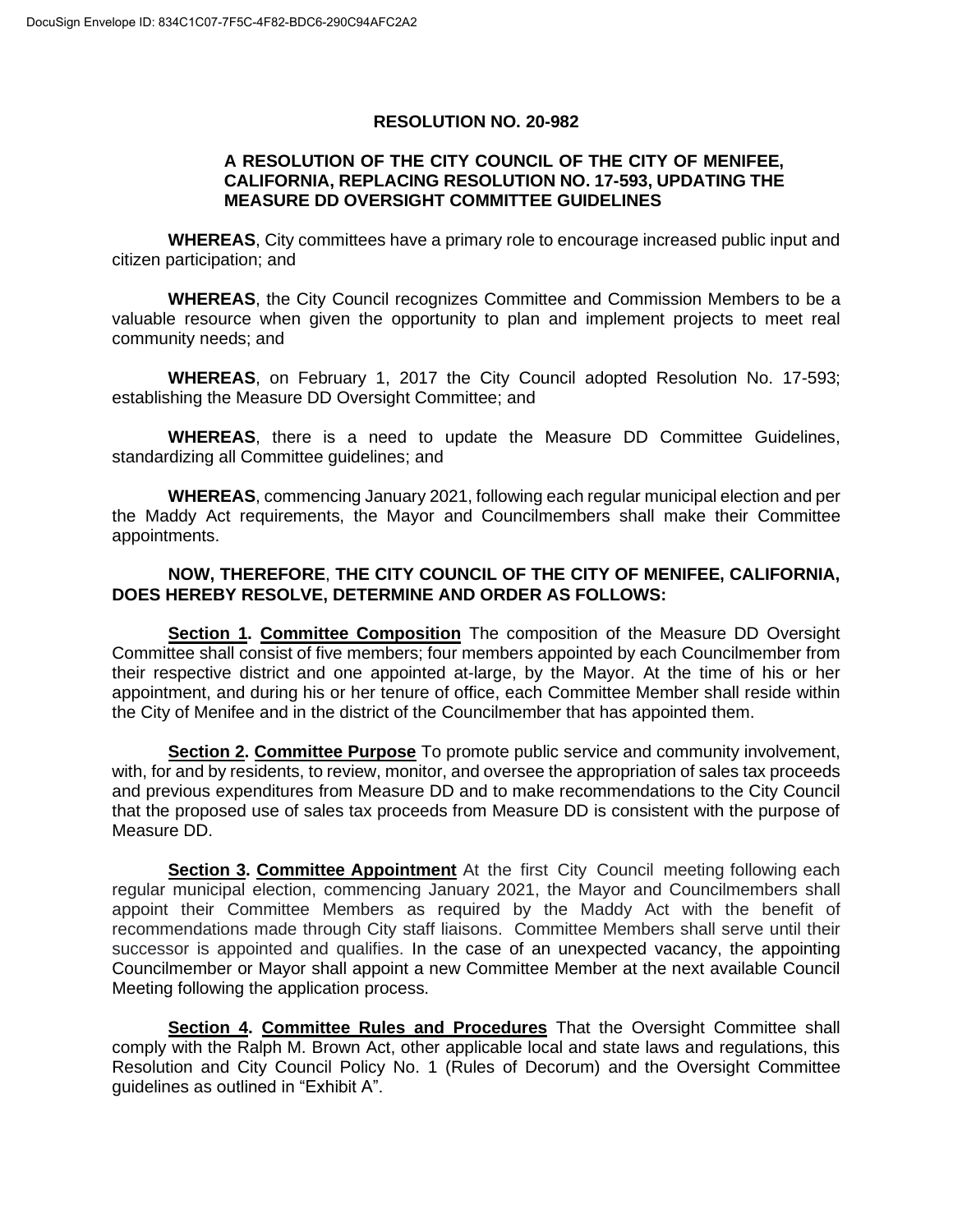**PASSED, APPROVED AND ADOPTED** on this 2 day of December 2020.

DocuSigned by:  $U^{\vee}$ <sub>2</sub>

Bill Zimmerman, Mayor

Attest:

DocuSigned by: Sarah A. Manwaring

Sarah A. Manwaring, City Clerk

Approved as to form:<br>  $\sqrt{\phantom{a}}$ DocuSigned by: Jeffrey T. Melding, City Attorney

Jeffrey T. Melching, City Attorney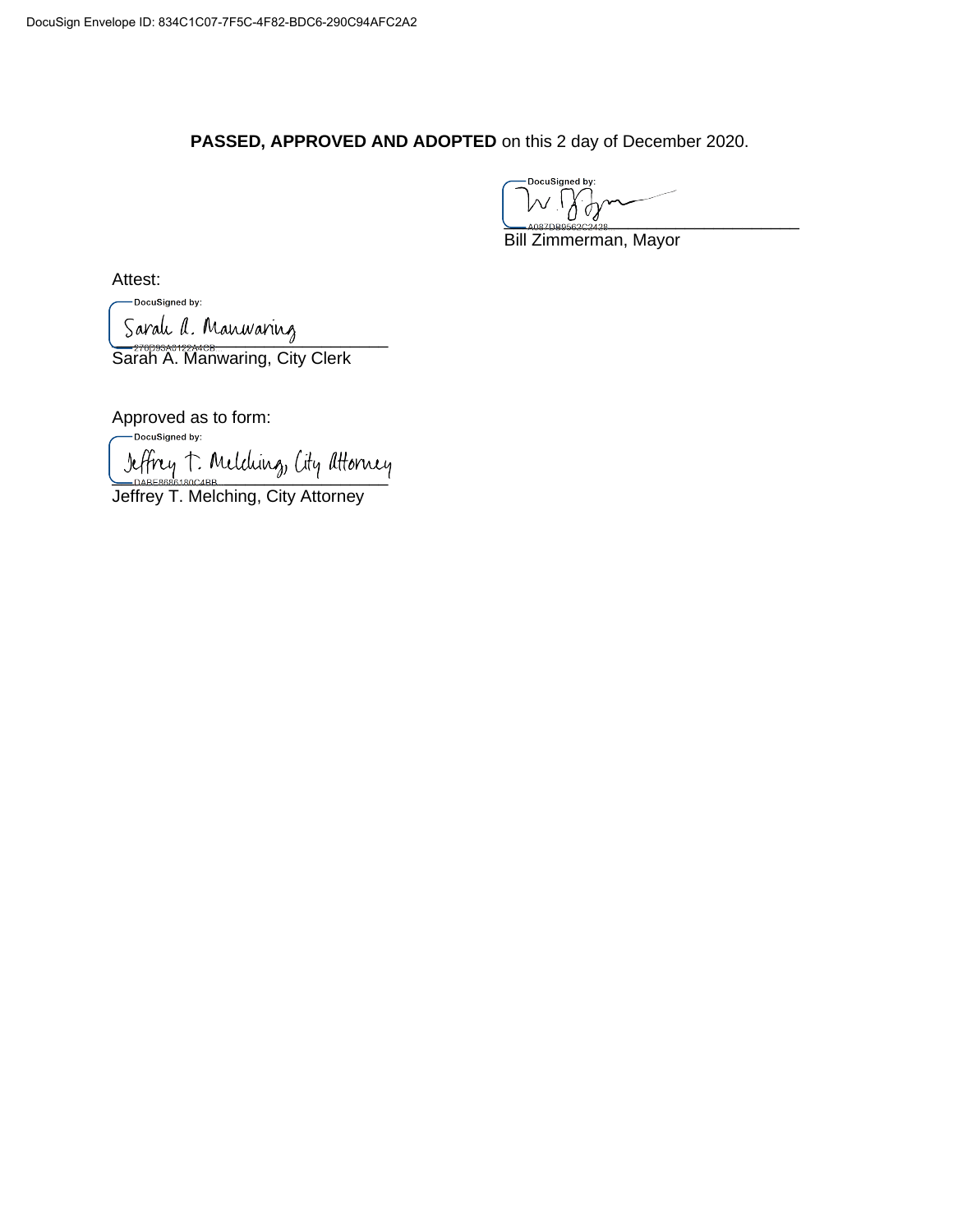## EXHIBIT A

### Menifee Measure DD Oversight Committee Guidelines

### 1. Powers, Duties, and Responsibilities.

The Menifee Oversight Committee shall follow the general powers, duties and responsibilities set forth in City Council Policy No. 1, City of Menifee Municipal Code and all other Ordinances and regulations of the City of Menifee and with the laws of the State of California:

- A. Promote community involvement, with, for, and by residents.
- B. Review, monitor and oversee the appropriation of sales tax proceeds and previous expenditures from Measure DD.
- C. Make recommendations to the City Council that the proposed use of sales tax proceeds from Measure DD is consistent with the purpose of Measure DD.

### 2. Eligibility for the Measure DD Oversight Committee

The following criteria will be considered for eligibility as a member of the Measure DD Committee:

- A. Applicants must be registered voters and residents of the City of Menifee.
- B. Members of the Measure DD Oversight Committee shall not hold any paid office or employment with the City of Menifee.
- C. Committee Members are required to sign that they have read and agree with the City Council adopted Ethics Policy. Failure to comply could result in removal from the Committee.
- D. Committee Members are required to submit a Statement of Economic Interest (Form 700.)
- E. Committee Members are required to attend bi-annual AB1234 training. Failure to comply could result in removal from the Committee per Policy No. CC-23.

### 3. Procedure

- A. Composition of the Measure DD Oversight Committee
	- 1. The Measure DD Oversight Committee consists of five members: four district-represented members appointed by each Councilmember, and one at-large member appointed by the Mayor.
- B. Support
	- 1. The City Manager or his/her designee shall be the City Council's liaison to the Measure DD Oversight Committee.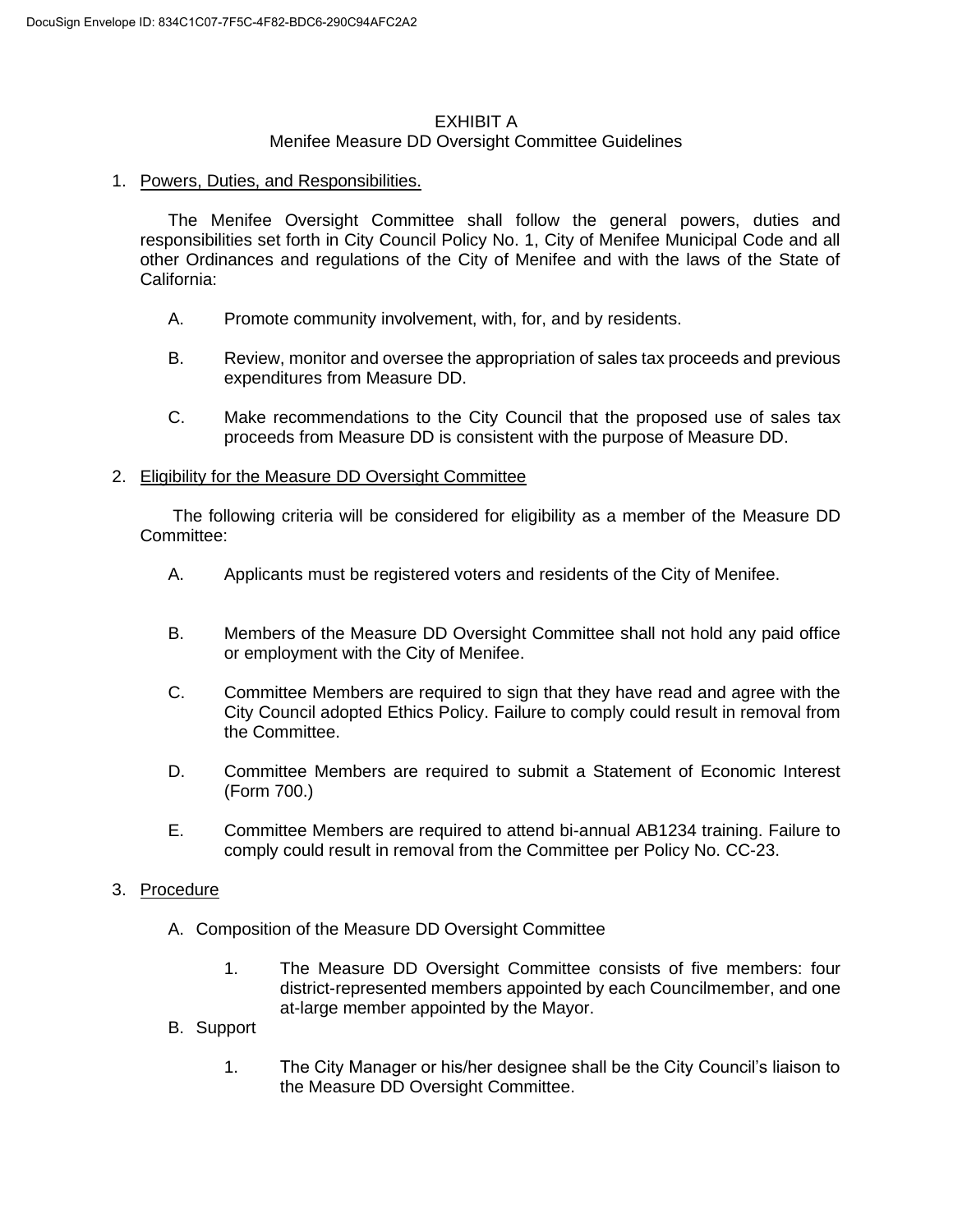- C. Measure DD Oversight Committee Officers
	- 1. Chairperson: shall be appointed by the Measure DD Oversight Committee members each January to begin office on February 1, annually; The Chair shall facilitate the meetings of the Committee and shall insure committee items are placed on the agenda.
	- 2. Vice-Chair: shall be appointed by the Measure DD Oversight Committee members each January to begin office on February 1, annually; The Vice-Chair shall assist the Chair as requested and facilitate the meetings in the absence of the Chairperson.
	- 3. The Secretary: A City staff liaison shall act as the Committee Secretary; The Secretary will:
		- Record the minutes of Measure DD Oversight Committee meetings; and
		- **•** Format and send meeting minutes to the committee for approval; and
		- **•** The City Clerk, or their designee, will maintain records related to the Measure DD Oversight Committee
- D. Measure DD Oversight Committee Meetings
	- 1. The Measure DD Oversight Committee will hold two regular meetings per year; one time prior to the approval of the fiscal year budget and once prior to the mid-year budget review. The Committee may hold other special meetings as needed. The exact date and time will be determined by the members of the Committee.
	- 2. Meetings will be conducted according to the Ralph M. Brown Act.
	- 3. Meetings may take place when a quorum is present; a quorum will be reached when half the Measure DD Oversight Committee members plus one are in attendance.
	- 4. The City Council or staff liaison shall place items on the agenda according to the necessity and/or urgency of Council to have items reviewed by the Measure DD Oversight Committee.
	- 5. Future agenda requests may be made and seconded by one of the Measure DD Oversight Committee Members.
	- 6. Measure DD Oversight Committee Members are expected to be present unless excused with prior notice to the staff liaison or Chairperson. A Committee Member with one unexcused meeting absence during a twelvemonth period may be removed at the close of the meeting during which the absence occurs and the vacancy shall be filled according to the Maddy Act.
- E. Measure DD Oversight Committee Member Term Limits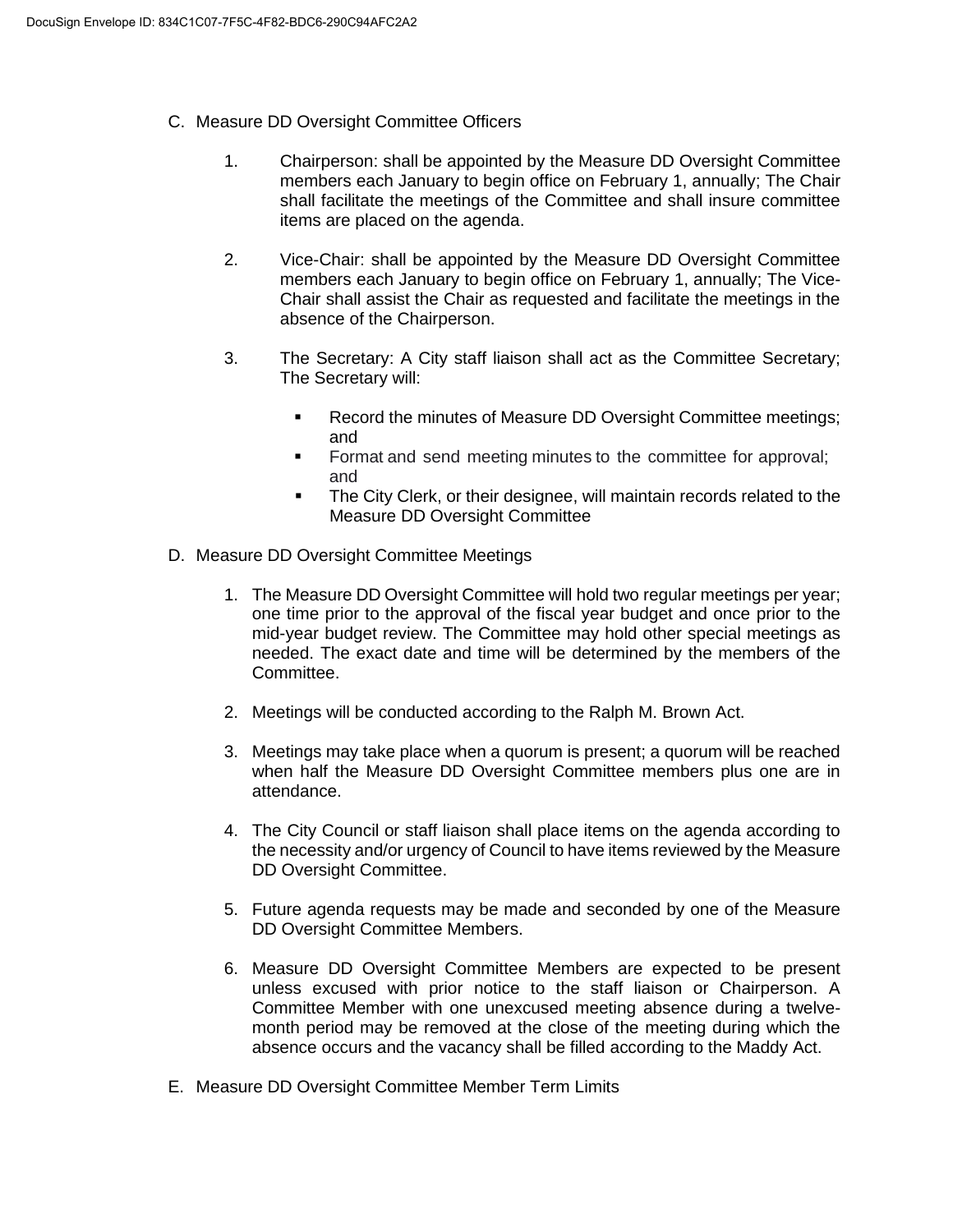- 1. Committee Members representing their district and the Mayor may serve twoyear terms.
- 2. There shall be no limit to the amount of terms a Committee Member may serve.
- 3. At the discretion of the City Council, a Committee member may be excused from further participation, in the event it is deemed necessary for the benefit of the Committee as a whole.